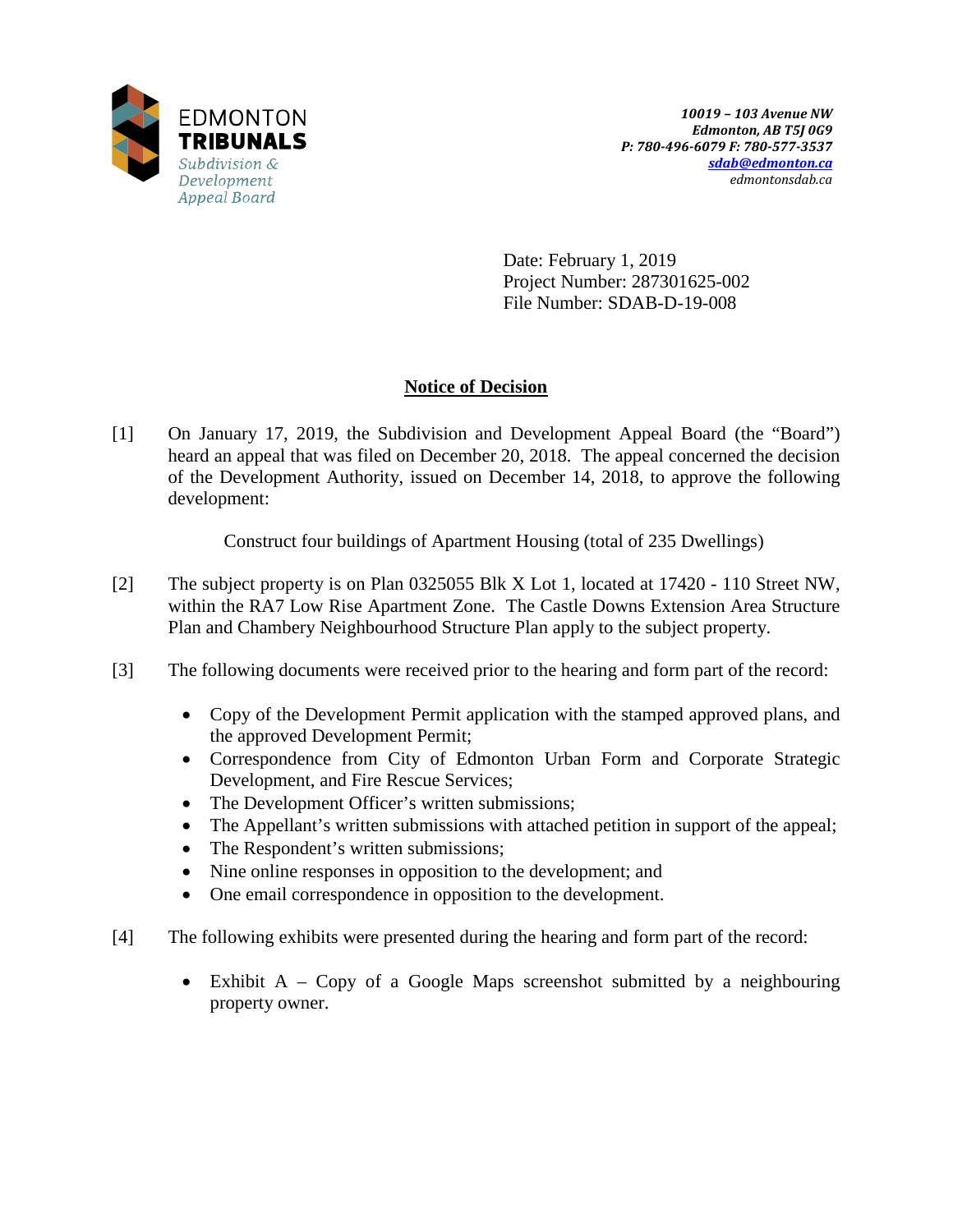### **Preliminary Matters**

- [5] At the outset of the appeal hearing, the Presiding Officer confirmed with the parties in attendance that there was no opposition to the composition of the panel.
- [6] The Presiding Officer outlined how the hearing would be conducted, including the order of appearance of parties, and no opposition was noted.
- [7] The appeal was filed on time, in accordance with section 686 of the *Municipal Government Act*, RSA 2000, c M-26.

### **Summary of Hearing**

- *i) Position of the Development Officer, Mr. K. Yeung:*
- [8] Mr. Yeung provided the following information in response to questions from the Board:
	- a) A variance was granted to allow the proposed Apartment House on the subject site which is 2.5 hectares in size instead of 1.4 hectares as required under to section 210.4(14) of the *Edmonton Zoning Bylaw* (the "Bylaw"), which states that the Development Officer may exercise discretion having regard for Site design, building massing and scale.
	- b) In this case, these design requirements have been achieved through the protrusion and recession of building façade walls, and articulation via projection features such as balconies. These architectural features also address the massing of the development.
	- c) The subject site is zoned RA7 Low Rise Apartment Zone ("RA7 Zone"), and pursuant to section 210.1 of the *Edmonton Zoning Bylaw*, the General Purpose of the RA7 Zone is "to provide a Zone for Low Rise Apartments."
	- d) Subdivision Planning did not object to the proposed deficiency of 15 parking spaces because there is on-street parking available along 110 Street and transit services provided immediately south of the subject site on 112 Street, with more transit options available a short walk north on 176 Avenue.
	- e) A variance was granted to reduce the minimum required 6.0 metre Front Setback along 110 Street to 5.7 metres because of the irregular shape of the Site, specifically the curved property line to the east along 110 Street. It was his opinion that this creates an unnecessary hardship to meet the 6.0 metre requirement because only a portion of Building D (0.30 metres) is proposed within the required Setback. The aforementioned articulation features will also help to reduce the massing of the building along this side of the site.
	- f) There is no requirement to provide access to the subject site from 112 Street. In fact, Transportation Services did not recommend that access be provided from 112 Street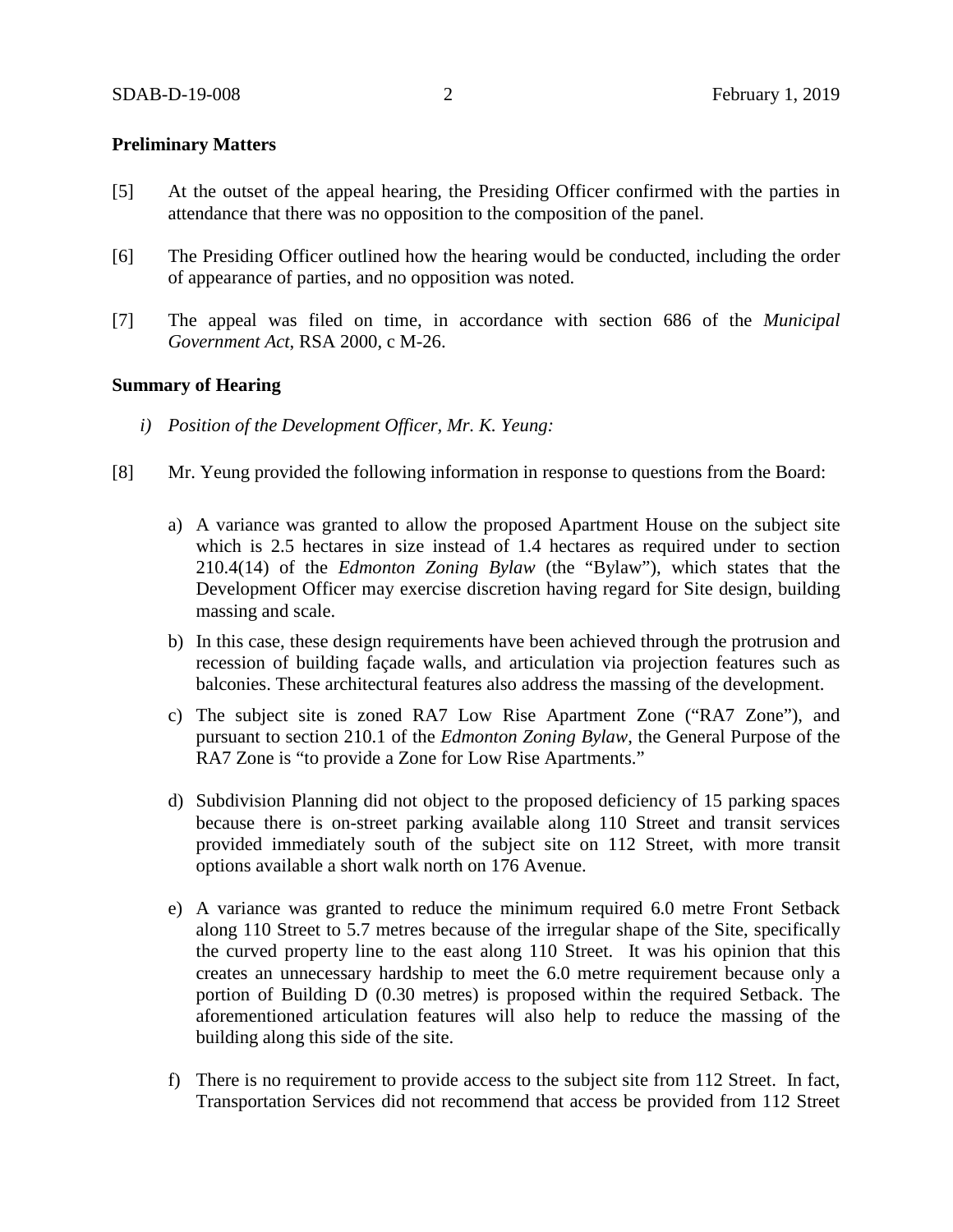.

due to concerns that the additional access point could be used by motorists shortcutting through the site to access 110 Street.

- g) This site was created by subdivision in 2003 and has remained undeveloped.
- h) Maps contained in the Chambery Neighbourhood Structure Plan (the "NSP") were referenced to illustrate that this site was originally zoned to accommodate higher density housing. When this site was rezoned RA7 Zone in 2001, it was identified for medium density development. Subsequent amendments to the NSP over the years resulted in the site being rezoned to support lower density housing, while maintaining the underlying RA7 Zoning.
- i) 112 Street is a two lane roadway and can be accessed from 176 Avenue.
- j) The proposed Density is less than the maximum allowable for this site. In fact, if the site was subdivided, more Dwelling units could be developed.
- k) The proposed parking complies with the setback requirements.
- l) It was clarified that the proposed development was approved as a Class B Discretionary Development and notice of the approval was sent to affected neighbours.
- *ii) Position of the Appellants, Ms. K. Yakimovich and Mr. R. Yakimovich:*
- [9] Ms. Yakimovich questioned the details regarding the completion of the Traffic Impact Assessment, specifically on what days of the week and at what times the assessment was conducted.
- [10] St. Charles Church is located north of the subject site at 175 Avenue and 112 Street. It is very difficult for residents to leave the neighbourhood when church is in service. The overflow parking for church attendees runs along 110 Street along 176 Avenue, which reduces it to one lane instead of two, and congests the intersection at 110 Street and 176 Avenue. The proposed development will further extend the overflow parking down 110 Street as well as 174A Avenue. Services. Activities are held at the Church all week, not just on Sundays.
- [11] Traffic congestion also results from the recent addition of four way stops at 112 Street and 171 Avenue and 167 Avenue and 112 Street. A bus route runs on 112 Street, which is also a single lane each way. Residents of the proposed development will have to access this road which will add more congestion and poor traffic flow.
- [12] Safety is already a concern in this neighbourhood. Signage has been erected to remind drivers to slow down because of the large number of children. The proposed development will increase the existing safety issues.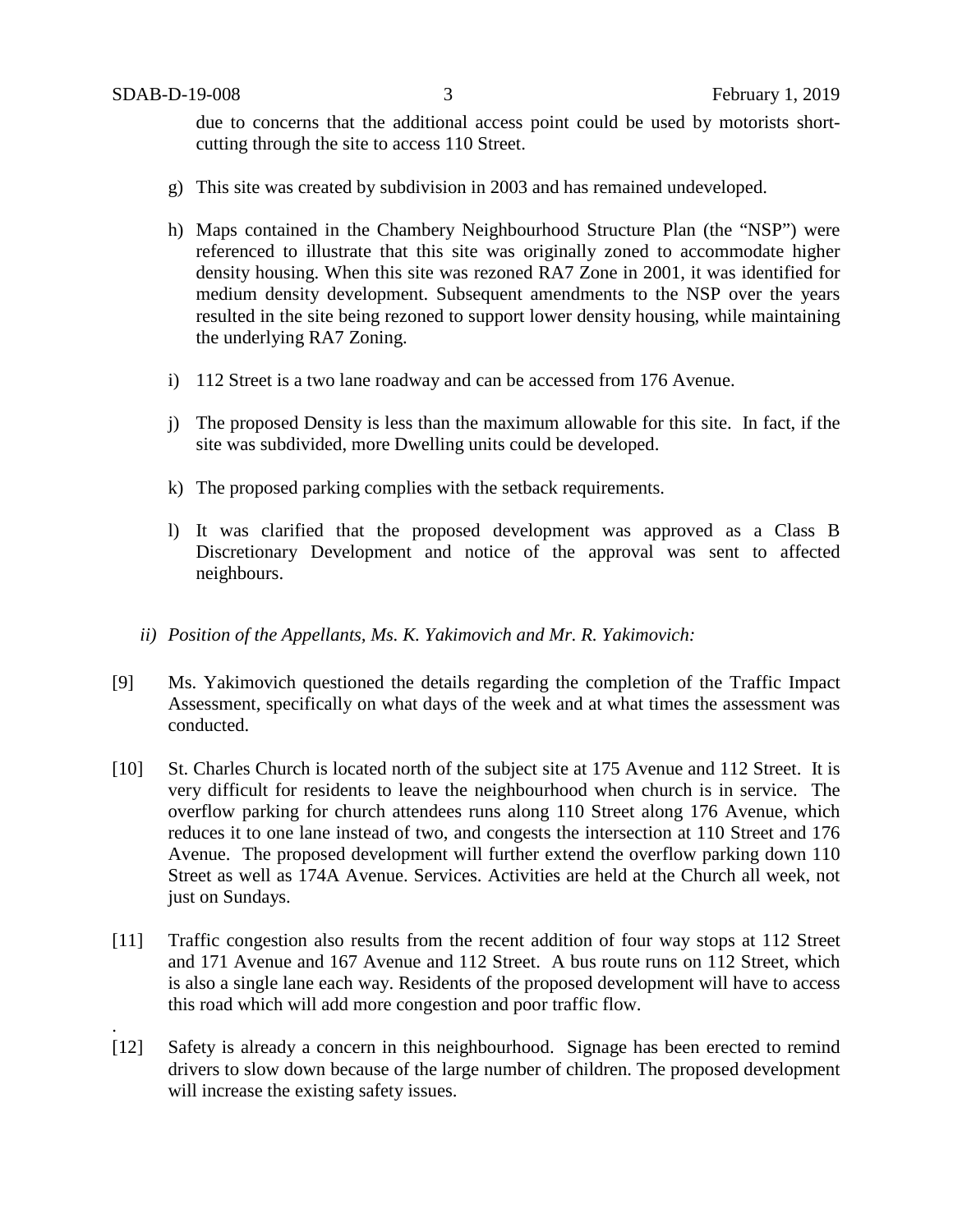- [13] The proposed parking lot will be located on the south side of the site. Property owners along the south property line raised concerns about excessive noise caused by vehicles, people in the parking lot, and increased incidents of car alarms as well as mufflers.
- [14] There is also a concern that the parking lot lights will shine through windows and on yards of the adjacent residential homes, making it possible for people to see more of the neighbouring properties and increasing security risks.
- [15] The height of the proposed buildings will reduce natural light and impact the privacy of neighbouring property owners because residents of the new buildings will be able to see into their rear yards.
- [16] Mr. and Mrs. Yakimovich provided the following information in response to questions from the Board:
	- a) It was their opinion that providing access from 112 Street instead of 110 Street is a better option.
	- b) The subject site is currently vacant. They probably would not have purchased their house if they were aware that Apartment Housing could be developed on the subject site. It was their opinion that the development of Apartment Housing on this site will negatively impact the value of their property.
	- c) Parking is not permitted along 112 Street. On street parking is available on one side of 110 Street. Overflow church parking occurs on 176 Avenue, but they could not confirm whether the overflow parking is permitted.
	- d) They were informed that a percentage of the proposed Apartment Housing has to be available for low income housing. They are concerned about the possible occupants of these Dwellings and the impact they will have on crime and safety in the neighbourhood. It was their opinion that an increase in population correlates to an increase in crime.
	- e) The church is located immediately north of the subject site. Their visitors have often not been able to park in front of their house.

#### *iii) Position of Affected Property Owners in Support of the Appellant:*

### *Mr. M. Kana:*

[17] Mr. Kana expressed frustration because the development proposals for the site keep changing. The initial development included buildings sited in a U-shape. The second proposal was for two buildings. This development proposes more buildings, with one building sited perpendicularly which will have a much greater impact on the neighbours.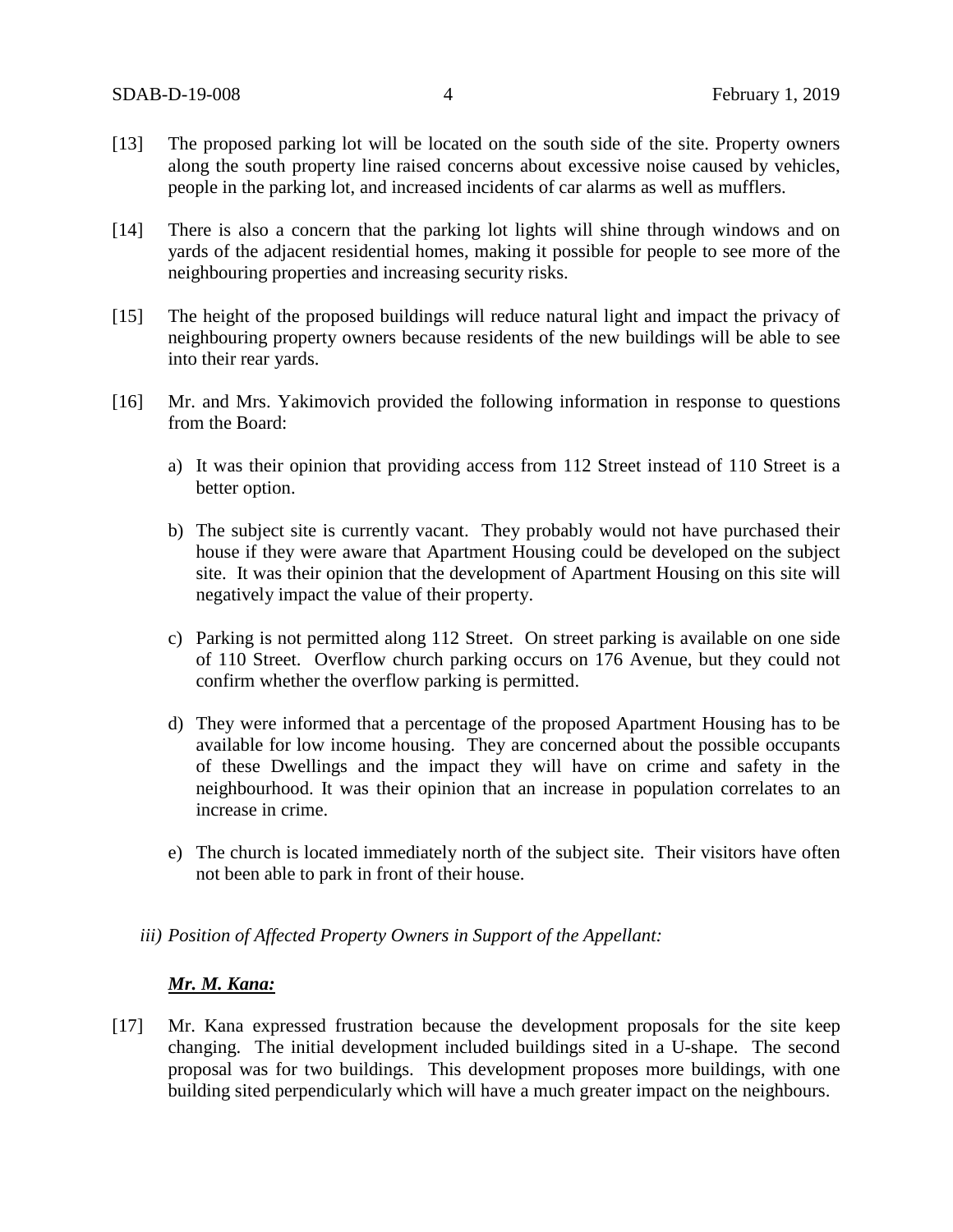- [18] It was his opinion that the developer is attempting to maximize the use of the site without any regard for neighbouring property owners.
- [19] Even though access from 112 Street makes more sense and is more acceptable to the neighbours, it was not proposed because it would result in increased costs for the developer and a loss of on-site parking spaces.
- [20] The proposed development is located in a "high end" neighbourhood with million dollar homes located one block away from the subject site. In his opinion, the proposed development will destroy the neighbourhood.
- [21] St. Charles Church existed before this neighbourhood was developed. The four way stops installed south of 112 Street over the past year were an attempt to address the traffic problems associated with St. Charles Church.
- [22] Providing only one access to the proposed development is not workable and will divert more traffic into the centre of the neighbourhood along 110 Street. School buses that service many different schools in the area pick up children along 110 Street, contributing to traffic flow problems. Parking along 110 Street is even more difficult during the winter months when snow is piled up along the road.
- [23] Mr. Kana questioned the type of landscaping that will be provided to screen the proposed development from his residence and the other residential properties located along the south property line.
- [24] At this point the Presiding Officer clarified that Apartment Housing is a Permitted Use on the subject site. The Board's task is to consider the impacts of the three required variances, including the size of the Site, the proposed number of onsite parking spaces and the reduced front Setback along 110 Street based on the information provided by the Appellants and other parties. Section 687(3)(d) of the *Municipal Government Act* provides direction to the Board as to its authority and the limits of its variance power.
- [25] The Presiding Officer called a 15 minute recess to allow some time for the Appellant and the neighbours in attendance to review the proposed plans in order to obtain some answers to their questions and information about the required variances. The 15 minute recess was extended a further 15 minutes to provide additional time for the parties.
- [26] When the hearing reconvened, Mr. Kana continued with his submission and expressed some concern that the Apartment Houses will be rental properties.
- [27] He referenced the notification map to illustrate that there is a walkway located at the end of the cul de sac in front of his house. He expressed concern that residents of the proposed Apartment Houses will park on the street in front of his house where parking is already under pressure and use the walkway to access the site.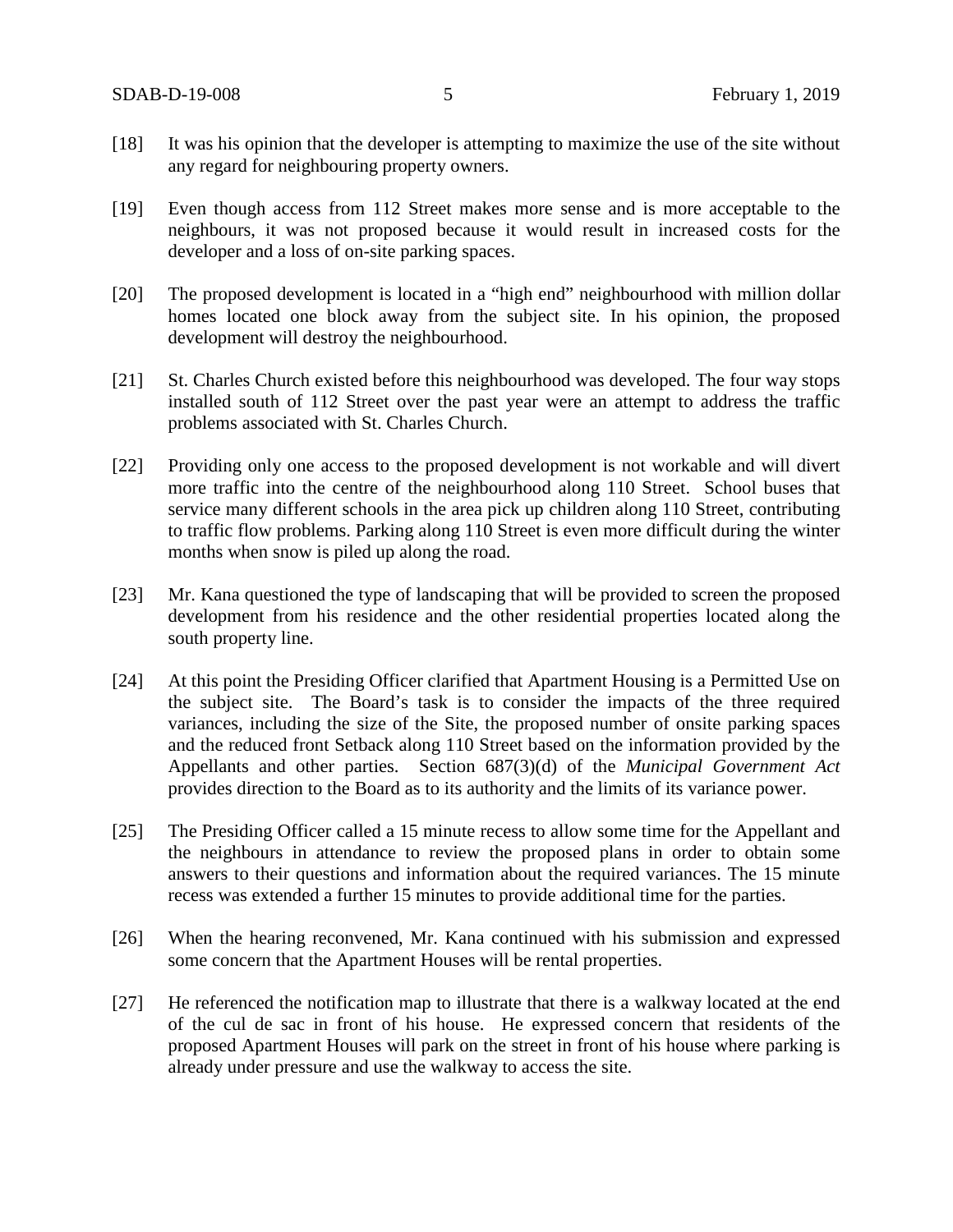- [28] 110 Street is very busy because of the bus stop and the numerous school buses that use this street. Church events are also held during the week.
- [29] In his opinion the buildings should be moved further north on the site to reduce the impact on residential properties to the south. The developer should work with the neighbours in an attempt to improve the design which would address some of the concerns.
- [30] The proposed development will increase the existing traffic and parking problems in this neighbourhood.

## *Mr. S. Frechette*

- [31] Mr. Frechette reiterated his neighbours' concerns. He resides on 110 Street immediately east of the subject site and will be impacted by the variance granted to the minimum required Front Setback along 110 Street. It will impact the view from his front window and create a privacy concern.
- [32] Parking is a major concern along 110 Street. Motorists speed along 110 Street and the proposed access to the subject site at 175 Avenue and 110 Street will create a safety issue. It was his opinion that access to the subject site should be relocated to 112 Street.
- [33] The developer should reduce the size of the development in order to comply with the bylaw requirements.
- [34] The proposed development will negatively impact property values.
- [35] A Google Maps screenshot, marked Exhibit "A", was submitted to illustrate the access points to the subdivision from 176 Avenue and 112 Street, and how traffic flow was negatively impacted during a major motor vehicle collision.
- [36] Mr. Frechette provided the following information in response to questions from the Board:
	- a) There is a square curb on the west side of 110 Street and a rolled curb on the east side.
	- b) Parking on the east side of 110 Street is limited because of the size of the lots and the existing front driveways.

#### *Ms. N. Comeau:*

[37] Ms. Comeau reiterated the concerns of her neighbours.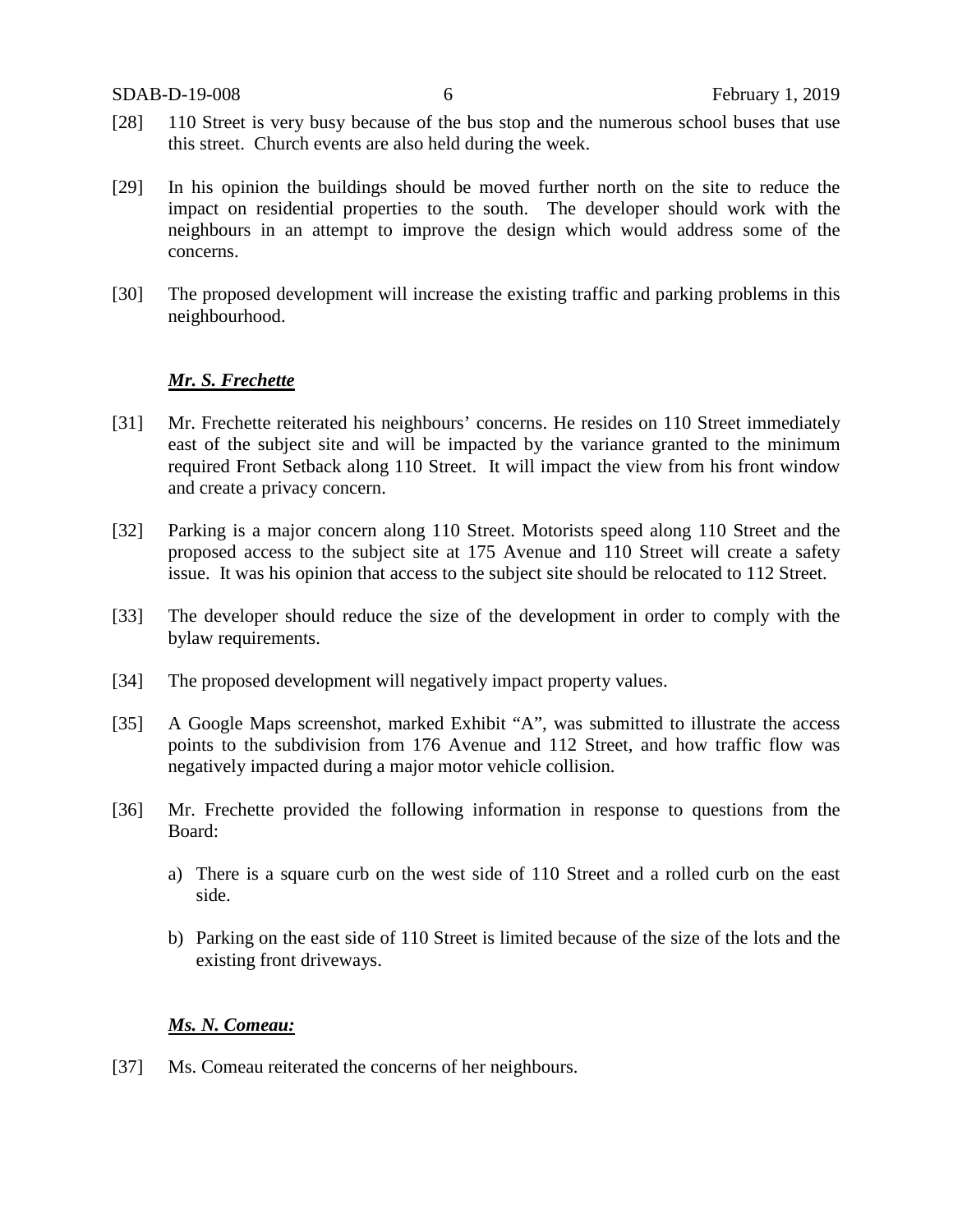#### SDAB-D-19-008 7 February 1, 2019

- [38] She resides in the cul de sac on 174A Avenue and has witnessed vehicles using 174A Avenue in an attempt to access 112 Street even though there is no access and "No Exit" signs have been posted at the entrance. She is concerned that the proposed development will result in more vehicles using 174A Avenue in an attempt to access 112 Street.
- [39] Property values will be negatively impacted because of the proposed four storey buildings with balconies that will overlook the rear yards of the neighbouring residences.
- [40] She suggested developing town houses on the site to reduce the number of Dwelling units or moving the proposed buildings further north on the site to reduce the impact on residential properties to the south. The developer should reconsider the proposed development and make some of the changes suggested by the neighbours.
- [41] The proposed smaller low income dwelling units will devalue her property and crime will increase because the number of residents in this area will increase significantly.

#### *Ms. Barkley***:**

- [42] Ms. Barkley was concerned that the proposed dwellings will be used as rental properties. In her view, the subject site is located in a "nice neighbourhood" with upscale houses that will be negatively affected by the rental units.
- [43] She intends to knock her neighbours' doors to advise them about what is happening on the subject site.
- [44] She questioned whether her taxes will decrease, since in her view, the proposed development will negatively impact the value of her home.
- [45] She expressed disappointment with the City for approving these low rental units in a nice area, along with the increased traffic and parking issues that will result.
	- *iv) Position of the Respondent, Broadstreet Properties, represented by Mr. M. Fitzgerald and Mr. K. Mailman:*
- [46] The Respondent emphasized that under the Bylaw, community consultation was not required for this development.
- [47] Access from 112 Street was contemplated, but it was discouraged by the city because of the potential to short cut through the site to access 110 Street. The proposed access was required as a part of the development permit approval.
- [48] A solid wood fence is proposed along the south property line as well as landscaping to comply with the requirements of the Bylaw. The building is setback almost 20 metres from the south property line, which exceeds the minimum requirement.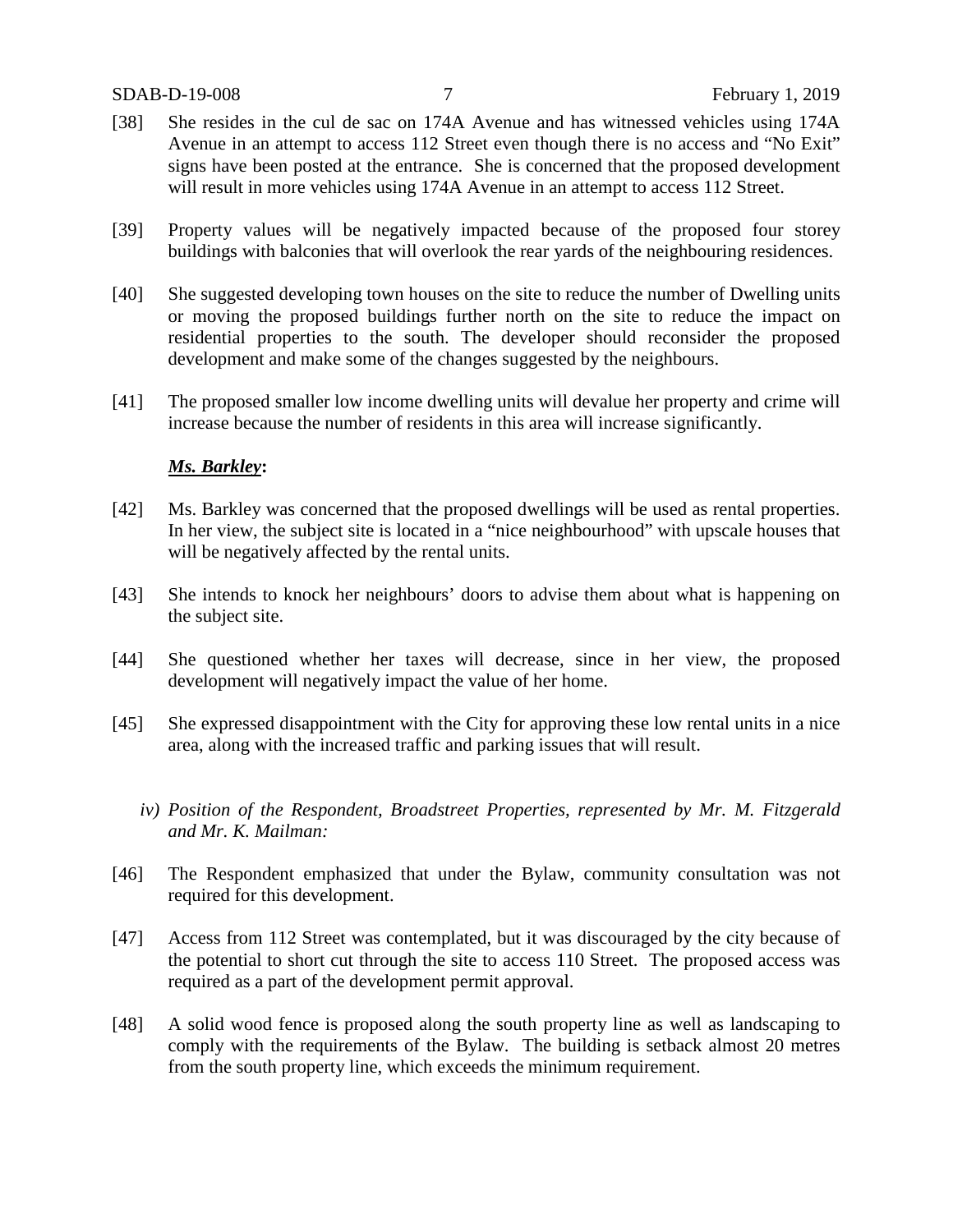#### SDAB-D-19-008 8 February 1, 2019

- [49] A condition regarding outdoor lighting has been imposed on the approved development permit. The condition states that "any outdoor lighting for any development shall be located and arranged so that no direct rays of light are directed at any adjoining properties, or interfere with the effectiveness of any traffic control device". The light standards are constructed so that light is directed downward. The lighting plan was developed by an electrical engineer to ensure that adequate coverage is provided to ensure safety, while minimizing intrusion on neighbouring residences.
- [50] The proposed density is less than the maximum permitted on this Site. A maximum of 312 dwelling units could be developed but only 235 units are proposed.
- [51] The apartments will provide for rental housing. The two bedroom, two bathroom units are approximately 950 square feet in size, and the three bedroom units are approximately 1086 square feet in size. The rental rates will be based on what the market will allow. It is anticipated that the units will be attractive to singles, single parents, young families, and people looking to start over.
- [52] Broadstreet Properties owns and operates numerous other rental apartments in Edmonton. Based on their experience at other properties, it is rare to have all of the apartments rented out at one time and only 75 percent of the available parking is utilized. Therefore, it was the Respondent's opinion that the parking deficiency will not be an issue.
- [53] The deficiency in the Front Setback along 110 Street for Building D is only required for a small portion of the building and results from the location of the mechanical room enclosures for each unit which are located on their balcony areas. If the mechanical rooms were not situated in this manner, the building would comply with the front setback requirement.
- [54] The Board recalled the Development Officer, Mr. Yeung, who provided the following information in response to additional questions from the Board:
	- a) Providing an additional access from 112 Street was considered but it would result in a further reduction in the number of proposed parking spaces. Parking would not be reduced if access was relocated from 110 Street to 112 Street.
	- b) A Traffic Impact Assessment was completed as part of the rezoning process. The Religious Assembly located north of the subject Site was built in 1994 and the traffic impacts would have been considered at that time.
	- c) There is only one access proposed for this Site from 110 Street. A second access from 112 Street was considered, but was not supported by the City's Transportation Department because it could potentially lead to traffic cutting through the property.
	- d) If 10 of the two bedroom units were to be reclassified as one bedroom plus den, the number of required parking spaces would have been reduced and a parking variance would not be required.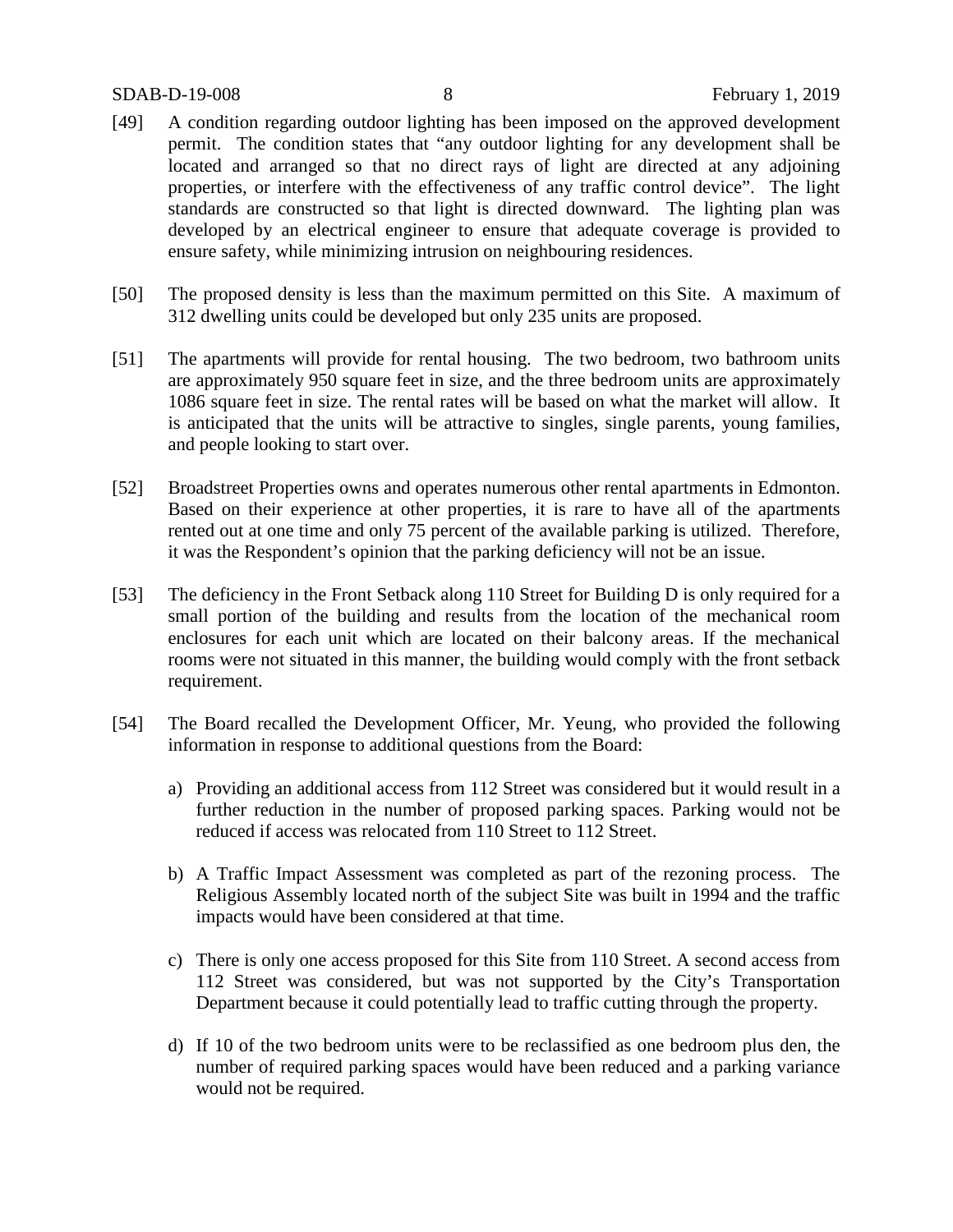#### *vi) Rebuttal of the Appellant*

[55] The biggest concern is that access should be provided from 112 Street instead of 110 Street to address the pre-existing traffic and parking problems on 110 Street. The development should be revised in order to eliminate the need for a parking variance.

#### **Decision**

- [56] The appeal is **DENIED** and the decision of the Development Authority is **CONFIRMED**. The development is **GRANTED** as approved by the Development Authority.
- [57] In granting the development, the following variances to the *Edmonton Zoning Bylaw* are allowed:
	- 1. Section 210.4(14) is varied to allow Apartment Housing on a Site of 2.5 hectares instead of 1.4 hectares or less.
	- 2. The minimum required Front Setback of 6.0 metres per section 201.4(7) is varied to allow a deficiency of 0.30 metres, thereby decreasing the minimum required Front Setback to 5.7 metres.
	- 3. The minimum required number of parking spaces under Schedule  $1(A)(1)$  of section 54.2 is varied to allow a deficiency of 15 parking spaces, thereby reducing the required minimum number of parking spaces to 356.

#### **Reasons for Decision**

- [58] On December 14, 2018, the Development Officer issued a Development Permit for Project Number 287301625-002 approving the construction of four buildings of Apartment Housing (total of 235 Dwellings). The owner of one of the eighteen Single Detached Houses located on abutting lots to the south of the subject Site appealed the approval.
- [59] The Appellant submitted a petition with 48 signatures obtained from neighbouring property owners opposing the proposed development. The Board received nine online responses and one email submission in opposition to the proposed development from property owners residing within 60 metres of the subject Site. The Board also heard oral submissions from four neighbours who attended the hearing to oppose the proposed development.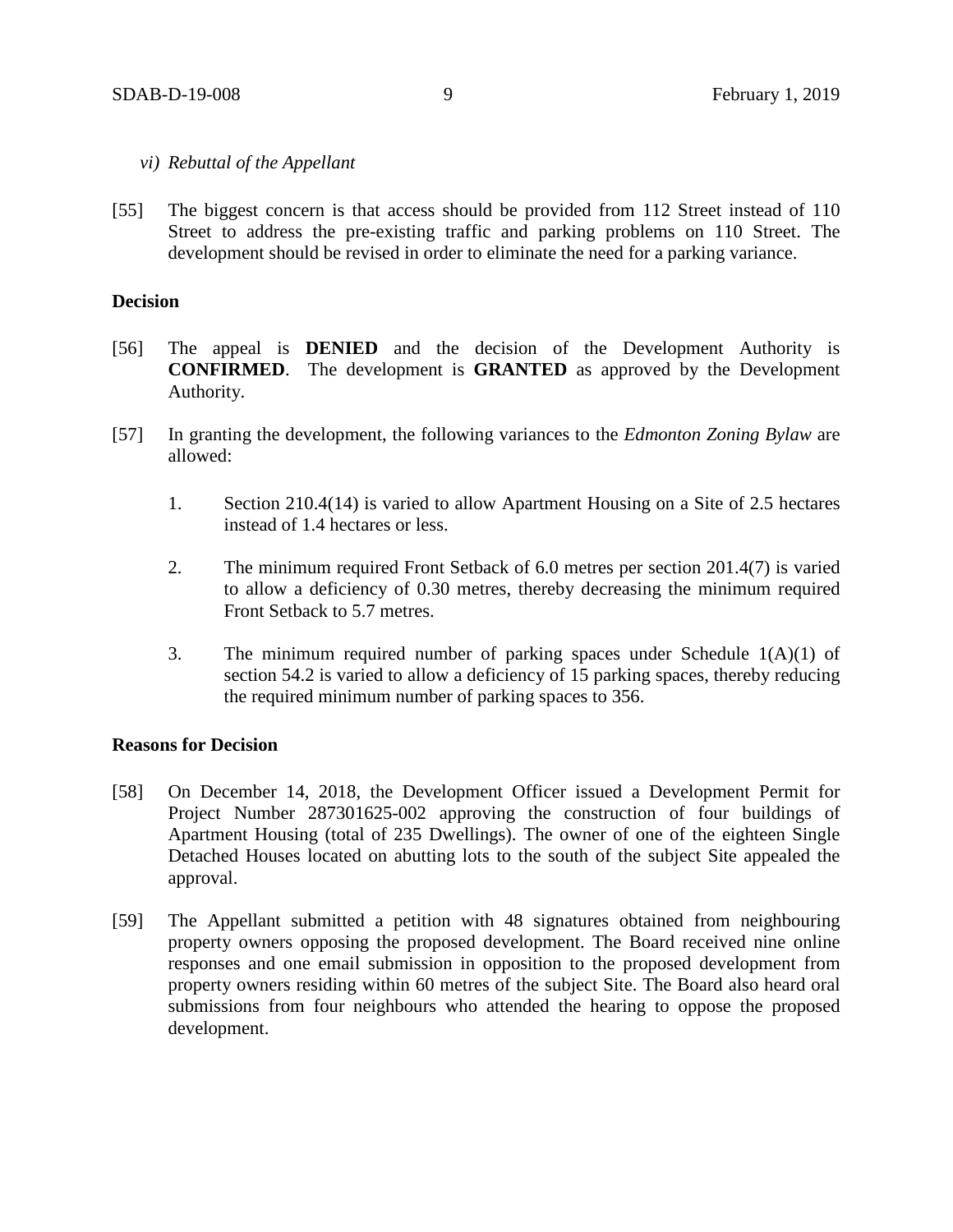- [60] In their submissions, the Appellant and the neighbouring property owners suggested optional development choices, changes and improvements to the proposed development, including:
	- a) reducing the Height of the buildings;
	- b) reducing the number of Dwellings until no variances would be required for setbacks or parking;
	- c) changing the development from an Apartment Housing Use to other Permitted Uses such as two-Storey Row-housing or Duplex Housing;
	- d) moving the buildings further to the north (away from the eighteen abutting lots with Single Detached Houses to the south); and
	- e) adding a vehicular access from the subject Site to 112 street in addition to, or instead of, the current vehicular access on 110 street identified in the stamped plans.
- [61] The Board's authority comes from section 687(3) of the *Municipal Government Act*, RSA 2000, c M-26 (the "Act"), which states:

**687(3)** In determining an appeal, the subdivision and development appeal board

- (a) must act in accordance with any applicable ALSA regional plan;
- (a.1) must comply with the land use policies;
- (a.2) subject to section 638, must comply with any applicable statutory plans;
- (a.3) subject to clause (a.4) and (d), must comply with any land use bylaw in effect;
- (a.4) must comply with the applicable requirements of the regulations under the *Gaming, Liquor and Cannabis Act* respecting the location of premises described in a cannabis licence and distances between those premises and other premises;
	- (b) must have regard to but is not bound by the subdivision and development regulations;
	- (c) may confirm, revoke or vary the order, decision or development permit or any condition attached to any of them or make or substitute an order, decision or permit of its own;
	- (d) may make an order or decision or issue or confirm the issue of a development permit even though the proposed development does not comply with the land use bylaw if, in its opinion,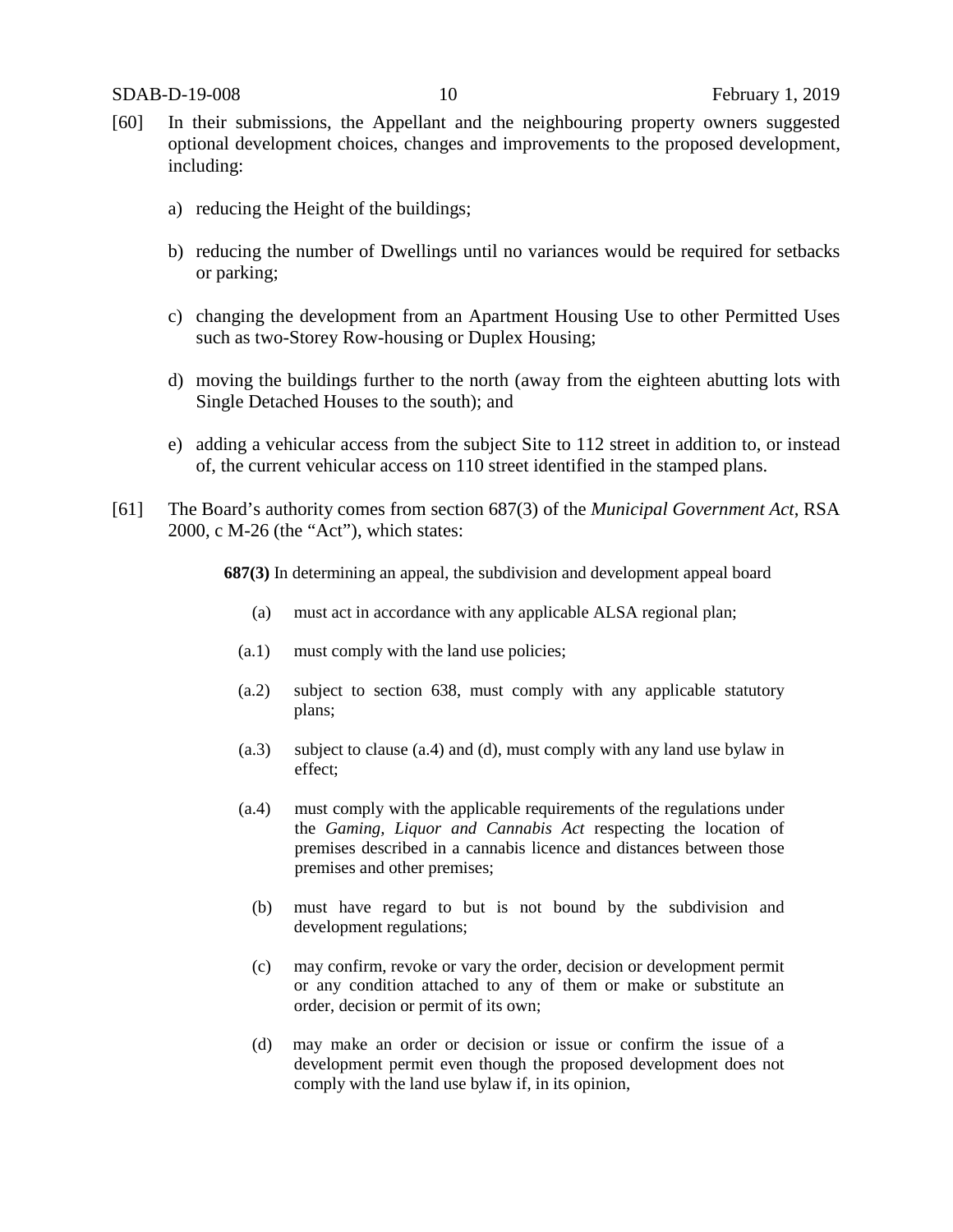- (i) the proposed development would not
	- (A) unduly interfere with the amenities of the neighbourhood, or
	- (B) materially interfere with or affect the use, enjoyment or value of neighbouring parcels of land,

and

- (ii) the proposed development conforms with the use prescribed for that land or building in the land use bylaw.
- [62] The Board notes that the subject matter under appeal is the development proposed by the Respondent in the Development Permit application that was circulated to relevant City departments such as Transportation Services and Fire Rescue Services. This application was reviewed and approved by the Development Authority in accordance with the normal process. The Board makes no comment regarding the alternate proposals and suggestions as they were not part of the Development Permit application under appeal and they are beyond the Board's scope of authority.
- [63] The subject Site is located within the Castle Downs Extension Area Structure Plan and Chambery Neighbourhood Structure Plan. The Board reviewed these two plans and finds that the proposed Use, Apartment Housing, is a clearly contemplated Use for this Site and fully complies with the statutory plans. The Board notes that the statutory plans originally contemplated higher residential density than is currently proposed. The overall density of the plan has been reduced through several amendments, and in particular this site and the surrounding properties have had the density reduced from what was originally planned for this land.
- [64] In accordance with the statutory plans, the subject Site was zoned RA7 Low Rise Apartment Zone in 2001. Section 210.1 of Bylaw states that the General Purpose of the RA7 Zone is "to provide a Zone for Low Rise Apartments." Apartment Housing is a Permitted Use in the RA7 Zone per section 210.2(1).
- [65] Accordingly, under this zoning, if the proposed Apartment Housing Use had met all the development regulation in the Bylaw, the Development Officer would have been required to issue the Development Permit per section 6.1 of the Bylaw. Further, no appeal could have been made to this Board unless the provisions of the Bylaw had been relaxed, varied or misinterpreted per section 685(3) of the Act.
- [66] However, as the proposed Apartment Housing requires three variances to the applicable development regulations, the Board may grant or deny the Development Permit in accordance with section 687(3)(d) of the Act. This section provides in part that in determining this appeal, the Board may make an order or decision or issue or confirm the issue of a Development Permit even though the proposed development does not comply with the land use bylaw if, in its opinion, the proposed development would not unduly interfere with the amenities of the neighbourhood, or materially interfere with or affect the use, enjoyment or value of neighbouring parcels of land.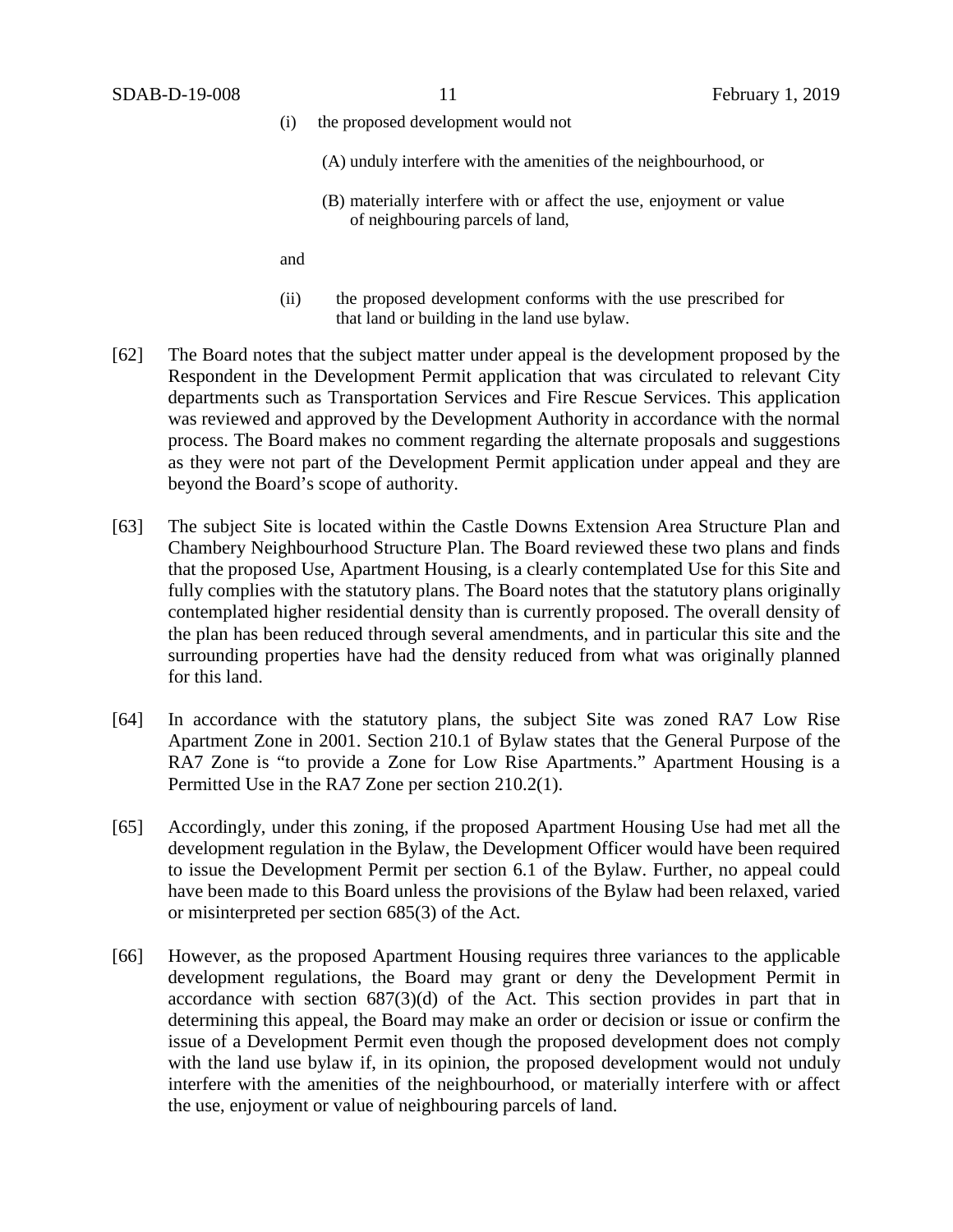- [67] The Appellant and the neighbouring property owners raised the following concerns with respect to the proposed development:
	- a) The height of the proposed development will impact the view and sightlines of neighbouring properties. Given the height, the proposed development will overlook the surrounding properties, resulting in a loss of privacy.
	- b) The proposed parking area on the southern portion of the subject Site will result in excessive noise and intrusive lighting.
	- c) The proposed development will attract more transient residents, resulting in negative impacts such as increased crime and loss of property value because the proposed Apartment Housing consists of rental apartment units (some of which will be of a more modest size and others for low income).
	- d) There are existing traffic and parking problems associated with residents and users of St. Charles Church located immediately north of the subject Site and with the surrounding RSL Residential Small Lot Zone, which allows Single Detached Houses with front attached Driveways to be built on smaller lots, thereby limiting the available street frontage for on-street parking. In addition, numerous school buses travel along 110 Street to pick up children, and snow removal during the winter months also contribute to traffic and parking problems. The sole vehicular access to the subject site and the parking deficiency will exacerbate these nearby parking issues and traffic problems, particularly along 110 Street, a residential road frequented by children.
	- e) These negative impacts will reduce the property value of neighbouring properties.
- [68] The Board notes that some of the raised concerns did not relate to the three required variances:
	- a) No variance is required with respect to Height. The development is lower than the maximum allowable Height for Apartment Housing in the RA7 Zone. The low-rise Apartment Buildings also meet or exceed the required setbacks and are separated from the abutting lots to the south by landscaping and a parking area.
	- b) No variance is required for the proposed location of the garbage bins or the parking areas and the development is well under the maximum allowed density. In any event, the Board assesses compliance with Bylaw, impacts of non-compliance with the Bylaw, and related planning matters. Noise complaints fall under the City's *Community Standards Bylaw*, and criminal law matters fall outside the jurisdiction of the Subdivision and Development Appeal Board.
	- c) No variance is required for the proposed lighting to illuminate the parking areas. The Board notes that the proposed development must comply with the generally applicable outdoor lighting regulations contained in section 51 of the Bylaw and this pre-existing obligation has been affirmed as a condition of issuance of the Development Permit.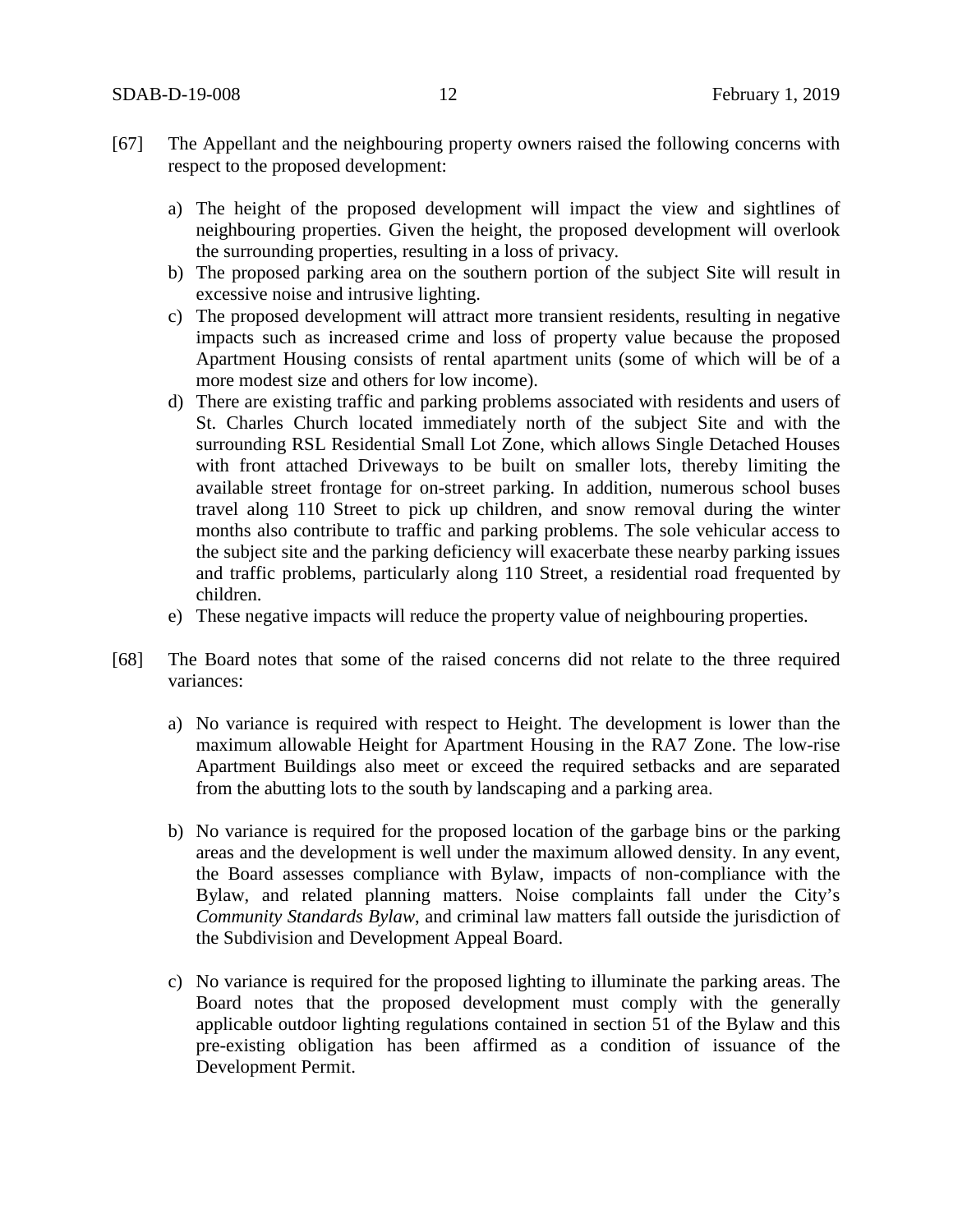- d) No variance is required for the one proposed vehicular access to the subject Site from 110 Street. No development regulation was cited to the Board requiring a vehicular access from 112 Street. To the contrary, the Development Officer indicated that Transportation Services reviewed the proposed access off 110 Street and had no objections. They did have concerns that the addition of a second access off 112 Street could enable a shortcut through the parking area between 110 Street and 112 Street to bypass 176 Avenue. The Board notes that the validity of this concern was supported by one of the opposing neighbours, who had witnessed motorists using 174A Avenue, a dead end cul de sac in an attempt to access 112 Street from 110 Street to bypass 176 Avenue. Based on the proposed plans, the Board also notes that the addition of a second point of access on 112 Street would add to the parking deficiency.
- e) The affordability of the proposed Dwelling units and whether or not they will be owner occupied are issues unrelated to the three variances and are not valid planning reasons to deny the proposed development.
- f) While several parties opined that the proposed development would reduce property values, no evidence was submitted to support this proposition or to link it to the three variances as opposed to the compliant aspects of the proposed permitted Use contemplated in the statutory plans.
- [69] The Board grants a variance to 210.4(14) of the Bylaw which requires that Apartment Housing be located on Sites of 1.4 hectares or less for the following reasons:
	- a) The maximum allowable density in the RA7 Zone is 125 units per hectare. Only 235 Dwelling units are proposed which is approximately 75% of the maximum allowable density for the amount of land taken up by the proposed development.
	- b) According to the development regulations, a total of 312 Dwelling units could be developed as of right on the same land if it was divided into two abutting Sites. The proposed development is located on a single Site, but it is of a smaller scale with significantly fewer Dwelling units. In this situation, the Board finds no appreciable impact attributable to this variance.
	- c) Further, section 210.4(14) grants discretion to the Development Officer to vary this regulation for Sites greater than 1.4 hectares, having regard for Site design, building massing and scale.
	- d) The Development Officer confirmed in his written report and oral submissions that he exercised this discretion after considering the building massing and scale and noting that the design requirements were achieved through the protrusion and recession of the building façade walls and articulation via projection feature (balconies). The Board has reviewed the proposed plans, and agrees that the proposed buildings incorporate articulation, façade variations and balcony protrusions which will reduce the massing and scale of the proposed development.
	- e) In addition, the setback of the buildings from the south property line, which abuts the neighbouring residential homes to the south, also exceeds the minimum required setback requirement and is further separated by a parking area. This additional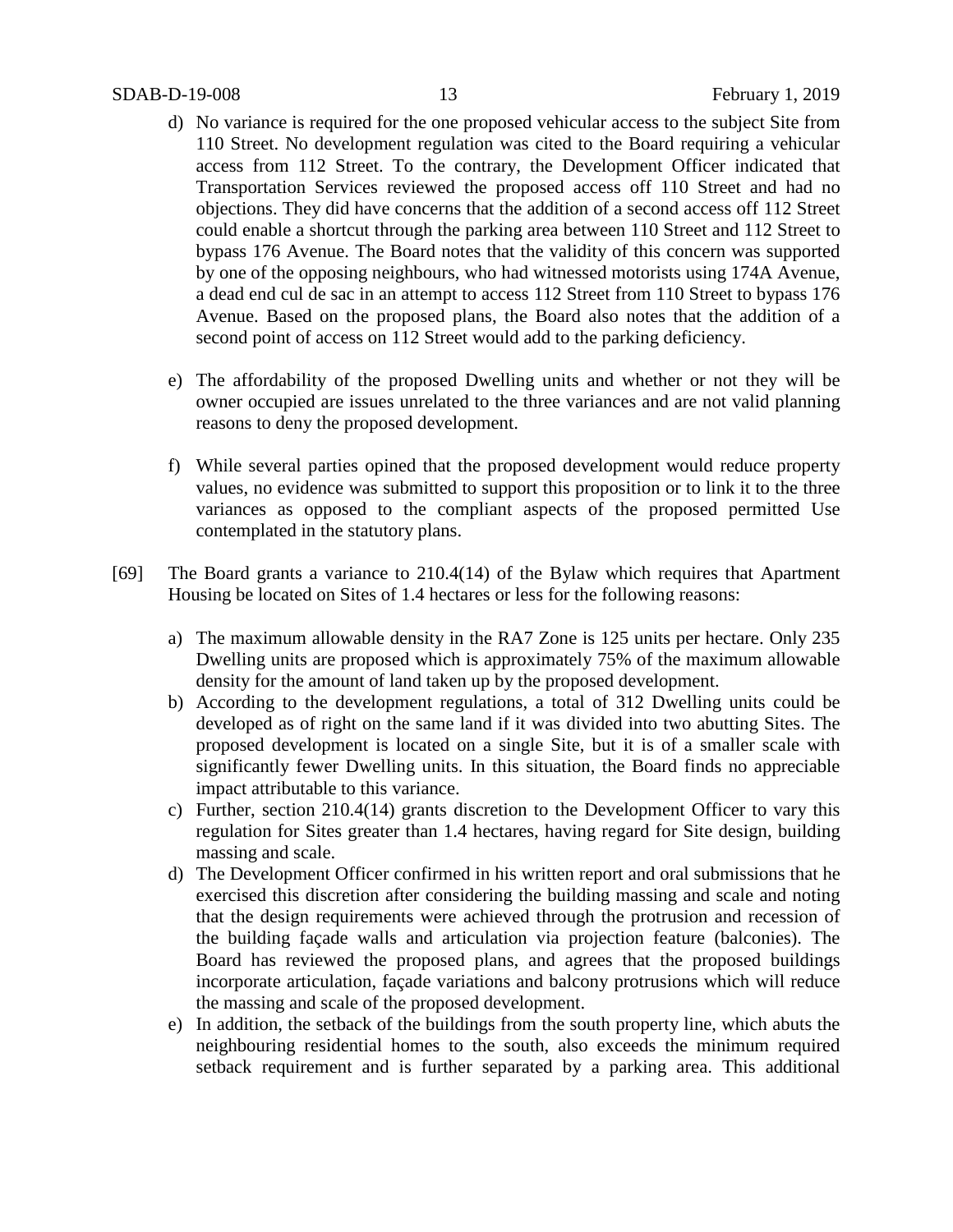setback buffer will help to mitigate any massing impacts on the residential uses to the south.

- [70] The Board grants the 0.30 metre variance to the 6.0 metre Front Setback along 110 Street required per section 210.4(7) for the following reasons:
	- a) Based on a review of the proposed plans and the evidence provided, the variance in the Front Setback is only required for a small portion of Building D, along 110 Street. The remainder of Building D meets or exceeds the minimum required setback from110 Street which lessens any impact.
	- b) The variance is required for two reasons. First, the Site has an irregular shape as the front lot line curves in conformity with the curve along 110 Street while Building D is rectangular. Second, the mechanical rooms that contain heating units for the Dwelling units are located in the balcony areas and therefore they were taken into account in the calculation of the Setback. If the mechanical rooms were not located in the balcony areas, no variance would be required.
	- c) The owner of an adjacent property to the east across 110 Street indicated the variance would pose privacy concerns due to oversight and proximity to his property. The Board disagrees that the variance will have a material impact on privacy, given the evidence submitted that the only portion of Building D that encroaches 0.30 metres into this Setback is the portion that houses mechanical equipment for a few units. Building D, including its balconies, is otherwise fully compliant with the development regulations pertaining to setbacks.
	- d) The Boards agrees with the Development Officer that design elements of Building D that include the protrusion and recession of building façade walls, and articulation via projection features such as balconies also reduce the impact of the required variance along 110 Street.
- [71] The proposed development requires 371 on-site parking spaces and 356 are proposed. The Board grants a variance to Schedule  $1(A)(1)$  of section 54.2 of the Bylaw to permit a deficiency of 15 parking spaces for the following reasons:
	- a) The Board finds that the deficiency of 15 on-site parking spaces is unlikely to materially exacerbate the current on-street parking or traffic flow problems stemming from proximity to the church and the ongoing development as this neighbourhood, including its roadways continue to develop.
	- b) The proposed development was circulated to Subdivision Planning who did not object to the required variance because on-street parking is available on 110 Street and because transit services are also available.
	- c) The subject Site is within walking distance from public transit. There is a bus stop along 112 Avenue at the southwest corner of the Site and additional transit services are available a short walk north on 176 Avenue.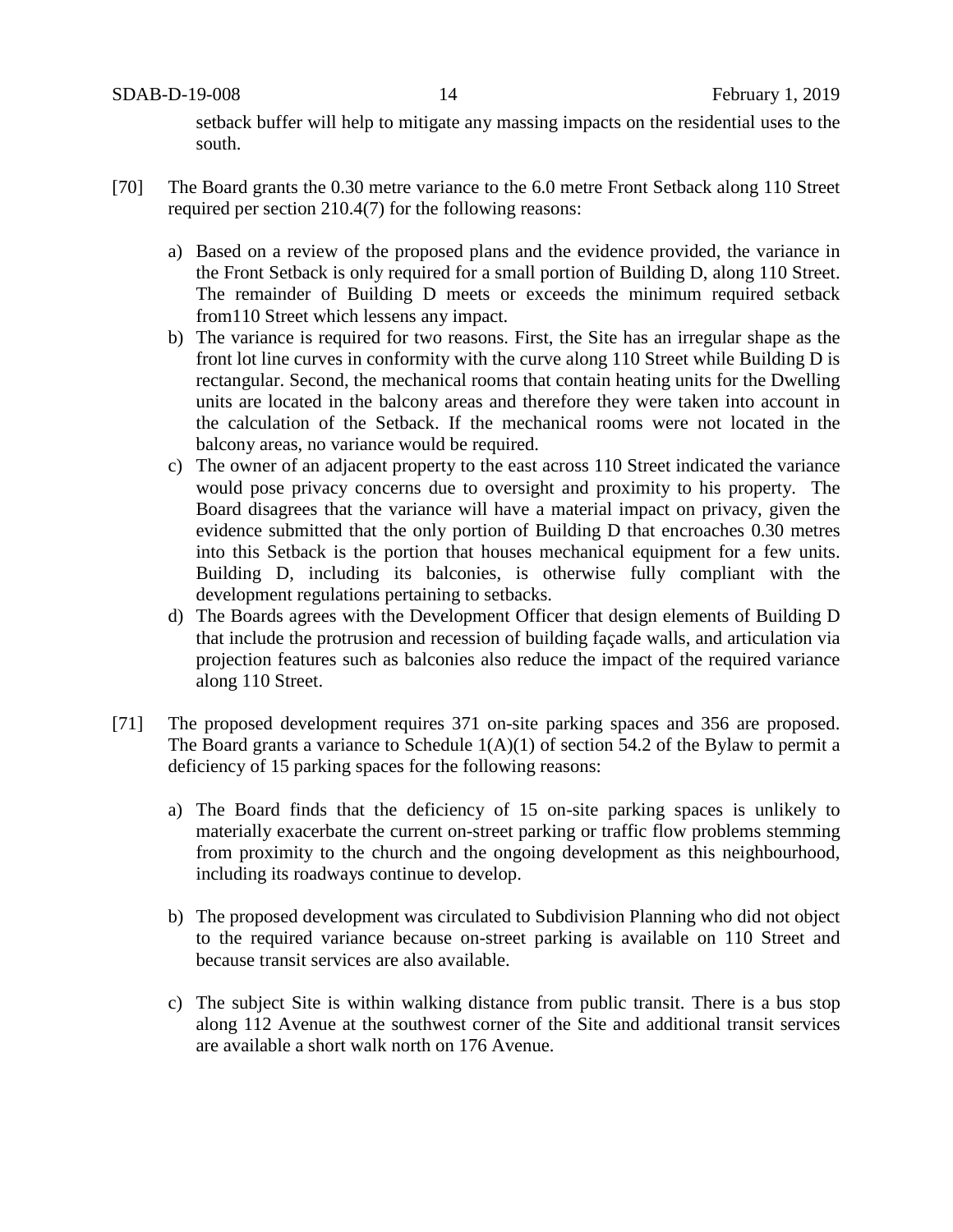#### SDAB-D-19-008 15 February 1, 2019

- d) The Board also considered that the Development Officer calculated the required number of parking spaces based on the most onerous interpretation of the Bylaw. The development includes 160 two-bedroom Dwelling units. It was open to the Development Officer to classify these Dwelling units as one bedroom plus den units. If a relatively small number of these units had been classified in this manner, the proposed development would comply with the minimum required number of on-site parking spaces and a variance would not have been required.
- [72] For the above reasons, the Board finds that based on the information before it, the proposed development is a Permitted Use specifically contemplated under the applicable statutory plans and that the three variances will not unduly interfere with the amenities of the neighbourhood, or materially interfere with or affect the use, enjoyment or value of neighbouring parcels of land. The proposed development is therefore granted, and the appeal is denied.

KChman of.

Ms. K. Cherniawsky, Presiding Officer Subdivision and Development Appeal Board

Board Members in Attendance: Ms. S. LaPerle; Ms. S. McCartney; Ms. K. Thind; Mr. J. Wall